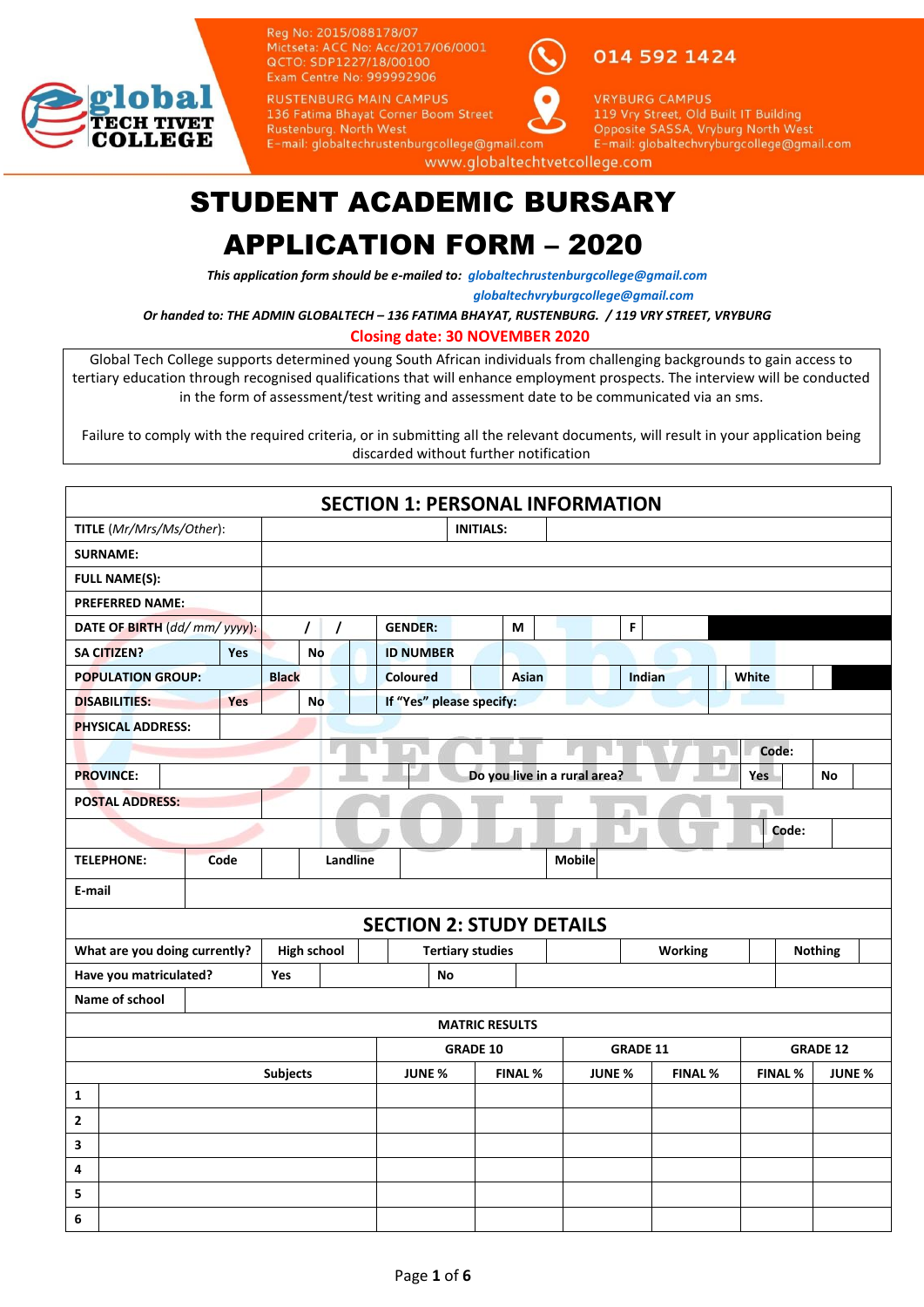|                         | <b>CHOOSE THREE OF YOUR PREFERED AREA OF STUDY FROM THE FOLLOWING COURSES</b><br>OFFERED BY GLOBAL TECH COLLEGE |                                      |                                          |                |             |  |  |
|-------------------------|-----------------------------------------------------------------------------------------------------------------|--------------------------------------|------------------------------------------|----------------|-------------|--|--|
|                         | <b>FACULTY</b>                                                                                                  | <b>SUB FACULTY</b>                   | <b>COURSE</b>                            | LEVEL          | <b>TICK</b> |  |  |
|                         |                                                                                                                 | A. ELECTRICAL ENGINEERING            | (1) ELECTRICAL                           | $N1-N6$        |             |  |  |
|                         |                                                                                                                 |                                      | (2) INSTRUMENTATION                      | $N1-N6$        |             |  |  |
|                         | <b>ENGINEERING STUDIES</b>                                                                                      | B. MECHANICAL                        | (1) BOILER MAKING                        | $N1-N6$        |             |  |  |
| $\mathbf{1}$            |                                                                                                                 | <b>ENGINEERING</b>                   | (2) FITTING & MACHINING                  | $N1-N6$        |             |  |  |
|                         |                                                                                                                 |                                      | (3) DIESEL & MOTOR                       | $N1-N6$        |             |  |  |
|                         |                                                                                                                 |                                      | (4) RIGGING                              | $N1-N6$        |             |  |  |
|                         |                                                                                                                 | <b>CIVIL ENGINEERING</b><br>$C_{n}$  | $(1)$ CIVIL                              | <b>N1-N6</b>   |             |  |  |
|                         |                                                                                                                 |                                      | (1) BUSINESS MANAGEMENT                  | N4-N6          |             |  |  |
| $\overline{2}$          | <b>BUSINESS STUDIES</b>                                                                                         |                                      | (2) HUMAN RESOURCE<br>MANAGEMENT         | N4-N6          |             |  |  |
|                         |                                                                                                                 | A. BUSINESS STUDIES                  | (3) FINANCIAL MANAGEMENT                 | N4-N6          |             |  |  |
|                         |                                                                                                                 |                                      | (4) MANAGEMENT ASSISTANT                 | <b>N4-N6</b>   |             |  |  |
|                         |                                                                                                                 |                                      | (5) MARKETING MANAGER                    | $N4-N6$        |             |  |  |
|                         |                                                                                                                 | В.                                   | (6) HOSPITALITY & CATERING               | N4-N6          |             |  |  |
|                         |                                                                                                                 | C.                                   | (7) PUBLIC RELATIONS                     | N4-N6          |             |  |  |
|                         |                                                                                                                 | D.                                   | (8) PUBLIC MANAGEMENT                    | N4-N6          |             |  |  |
|                         |                                                                                                                 | F.                                   | (9) EDUCARE                              | N4-N6          |             |  |  |
|                         | TRAFFIC AND POLICING                                                                                            | A. TRAFFIC AND                       | (1) NATIONAL CERTIFICATE                 | L5             |             |  |  |
| $\overline{\mathbf{3}}$ | <b>MANAGEMENT</b>                                                                                               | <b>POLICING</b><br><b>MANAGEMENT</b> | (2) NATIONAL DIPLOMA                     | L <sub>6</sub> |             |  |  |
|                         |                                                                                                                 | A. END USER                          | (1) END USER                             | L <sub>3</sub> |             |  |  |
|                         |                                                                                                                 | <b>B. TECHNICAL SUPPORT</b>          | (2) TECHNICAL SUPPORT                    | L4             |             |  |  |
| 4                       | <b>IT AND COMPUTER</b>                                                                                          | C. SYSTEM                            | (3) SYSTEM DEVELOPMENT                   | L <sub>5</sub> |             |  |  |
|                         |                                                                                                                 | <b>DEVELOPMENT</b>                   | a series and the series of the series of |                |             |  |  |
|                         |                                                                                                                 | D. MICROSOFT OFFICE                  | (4) MICROSOFT OFFICE                     | L3             |             |  |  |
| 5                       | <b>TECHNICAL MATRIC</b>                                                                                         | <b>TECHNICAL MATRIC</b>              | (1) TECHNICAL MATRIC                     | G12            |             |  |  |
| 6                       | <b>MATRIC RE-WRITE</b>                                                                                          | <b>MATRIC RE-WRITE</b>               | (1) MATRIC RE-WRITE                      | G12            |             |  |  |
|                         |                                                                                                                 |                                      |                                          |                |             |  |  |

|                | SECTION 3: SUPPORTING DOCUMENTS CHECK LIST                                                                                                                                                                                                                                                   |  |  |  |  |  |  |  |
|----------------|----------------------------------------------------------------------------------------------------------------------------------------------------------------------------------------------------------------------------------------------------------------------------------------------|--|--|--|--|--|--|--|
|                | THE FOLLOWING DOCUMENTATION MUST ACCOMPANY YOUR APPLICATION<br>Please mark with an "X" if you have included the specific documents<br>No applications will be considered without these documents, except in the instance of final matric results if the applicant is<br>currently in matric. |  |  |  |  |  |  |  |
|                | Certified copy of Matric June and Final results/?                                                                                                                                                                                                                                            |  |  |  |  |  |  |  |
| $\overline{2}$ | Certified copy of your ID document?                                                                                                                                                                                                                                                          |  |  |  |  |  |  |  |
| 3              | Certified copies of your parents / guardian's ID documents?                                                                                                                                                                                                                                  |  |  |  |  |  |  |  |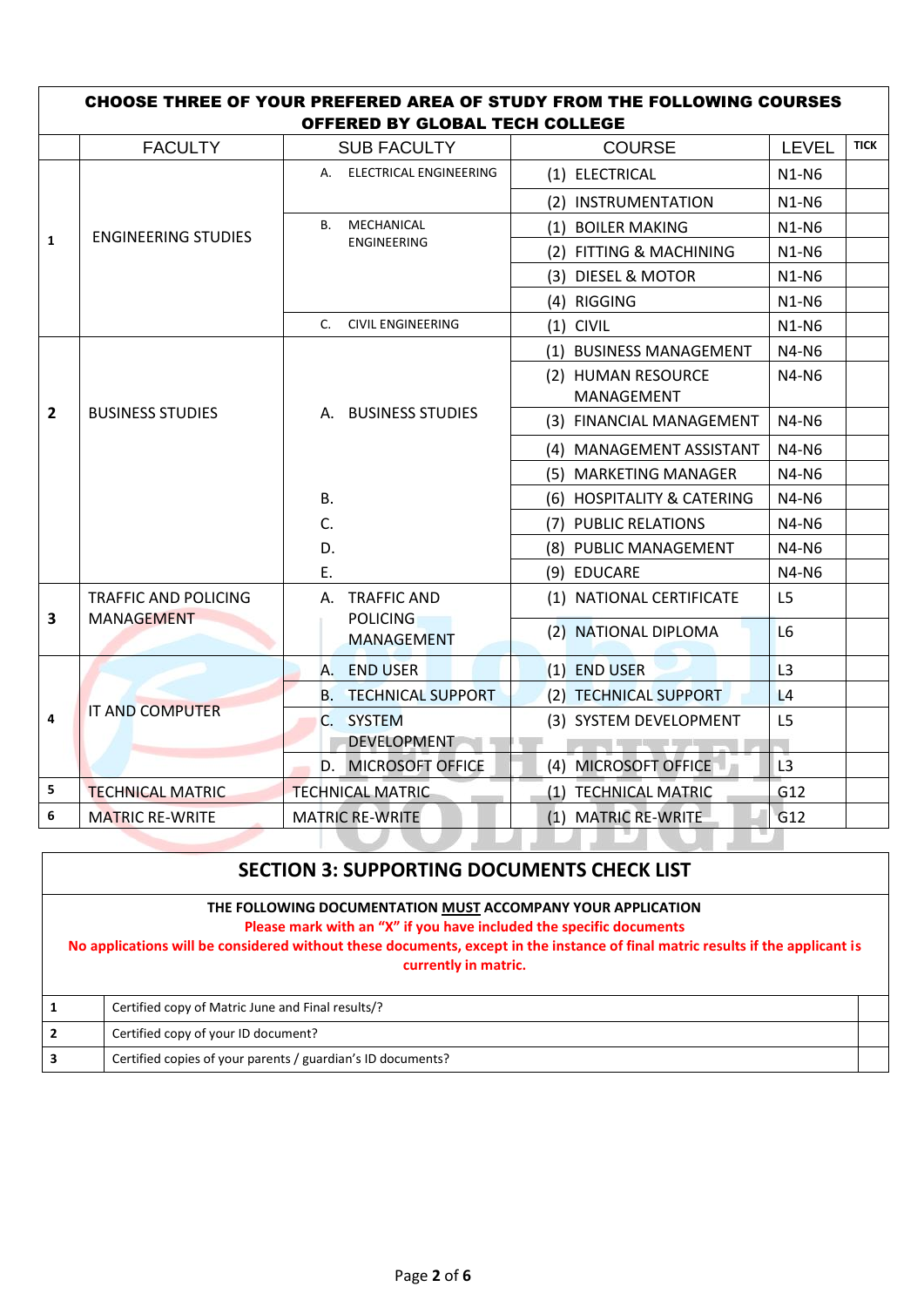#### **SECTION 4: PARENT/GUADIAN DETAILS**

 $\overline{\phantom{a}}$ 

| <b>DETAILS OF FATHER</b>                         |          |          |  |          |  |  |           |             |           |            |           |            |             |            |         |           |  |
|--------------------------------------------------|----------|----------|--|----------|--|--|-----------|-------------|-----------|------------|-----------|------------|-------------|------------|---------|-----------|--|
| Surname:                                         |          |          |  |          |  |  |           | First Name: |           |            |           |            |             |            |         |           |  |
| ID Number:                                       |          |          |  |          |  |  |           |             |           |            |           |            | Employed?   | <b>YES</b> |         | <b>NO</b> |  |
| Total Income (Salary / Wage) per Month           |          |          |  |          |  |  |           | R           |           |            |           | .00        | Pensioner   | <b>YES</b> |         | <b>NO</b> |  |
| <b>Marital Status:</b>                           |          | Married: |  |          |  |  |           | Divorced    |           |            |           |            | Separated   |            | Widowed |           |  |
| <b>DETAILS OF MOTHER</b>                         |          |          |  |          |  |  |           |             |           |            |           |            |             |            |         |           |  |
| Surname:                                         |          |          |  |          |  |  |           |             |           |            |           |            | First Name: |            |         |           |  |
| ID Number:                                       |          |          |  |          |  |  |           |             |           |            |           |            | Employed?   | <b>YES</b> |         | <b>NO</b> |  |
| Total Income (Salary / Wage) per Month           |          |          |  |          |  |  |           | R<br>.00    |           |            | Pensioner | <b>YES</b> |             | <b>NO</b>  |         |           |  |
| <b>Marital Status:</b>                           |          | Married: |  |          |  |  |           | Divorced    |           |            | Separated |            | Widowed     |            |         |           |  |
| <b>DETAILS OF GUARDIAN (not mentioned above)</b> |          |          |  |          |  |  |           |             |           |            |           |            |             |            |         |           |  |
| Surname:                                         |          |          |  |          |  |  |           |             |           |            |           |            | First Name: |            |         |           |  |
| ID Number:                                       |          |          |  |          |  |  |           |             |           |            |           |            | Employed?   | <b>YES</b> |         | <b>NO</b> |  |
| Total Income (Salary / Wage) per Month           |          |          |  | R        |  |  | .00       |             | Pensioner | <b>YES</b> |           | <b>NO</b>  |             |            |         |           |  |
| <b>Marital Status:</b>                           | Married: |          |  | Divorced |  |  | Separated |             | Widowed   |            |           |            |             |            |         |           |  |
| Relationship with you                            |          |          |  |          |  |  |           |             |           |            |           |            |             |            |         |           |  |

|                                                                       | SECTION 5: TESTIMONIAL BY EDUCATOR/PRINCIPAL/ PASTOR/COMMUNITY OFFICIAL |  |       |                                                                          |        |                       |  |
|-----------------------------------------------------------------------|-------------------------------------------------------------------------|--|-------|--------------------------------------------------------------------------|--------|-----------------------|--|
|                                                                       |                                                                         |  |       | I, the undersigned, testify as follows concerning the bursary applicant: |        |                       |  |
| Academic potential of applicant:                                      |                                                                         |  |       |                                                                          |        |                       |  |
|                                                                       | Personality of applicant:<br>COLLBCD                                    |  |       |                                                                          |        |                       |  |
| This Testimonial is given by me, the undersigned, in my capacity as : |                                                                         |  |       |                                                                          |        |                       |  |
| <b>Contact Details</b>                                                | Landline                                                                |  |       |                                                                          | Mobile |                       |  |
| Name and surname                                                      |                                                                         |  |       |                                                                          |        | <b>Official Stamp</b> |  |
| Signature:                                                            |                                                                         |  | Date: |                                                                          |        |                       |  |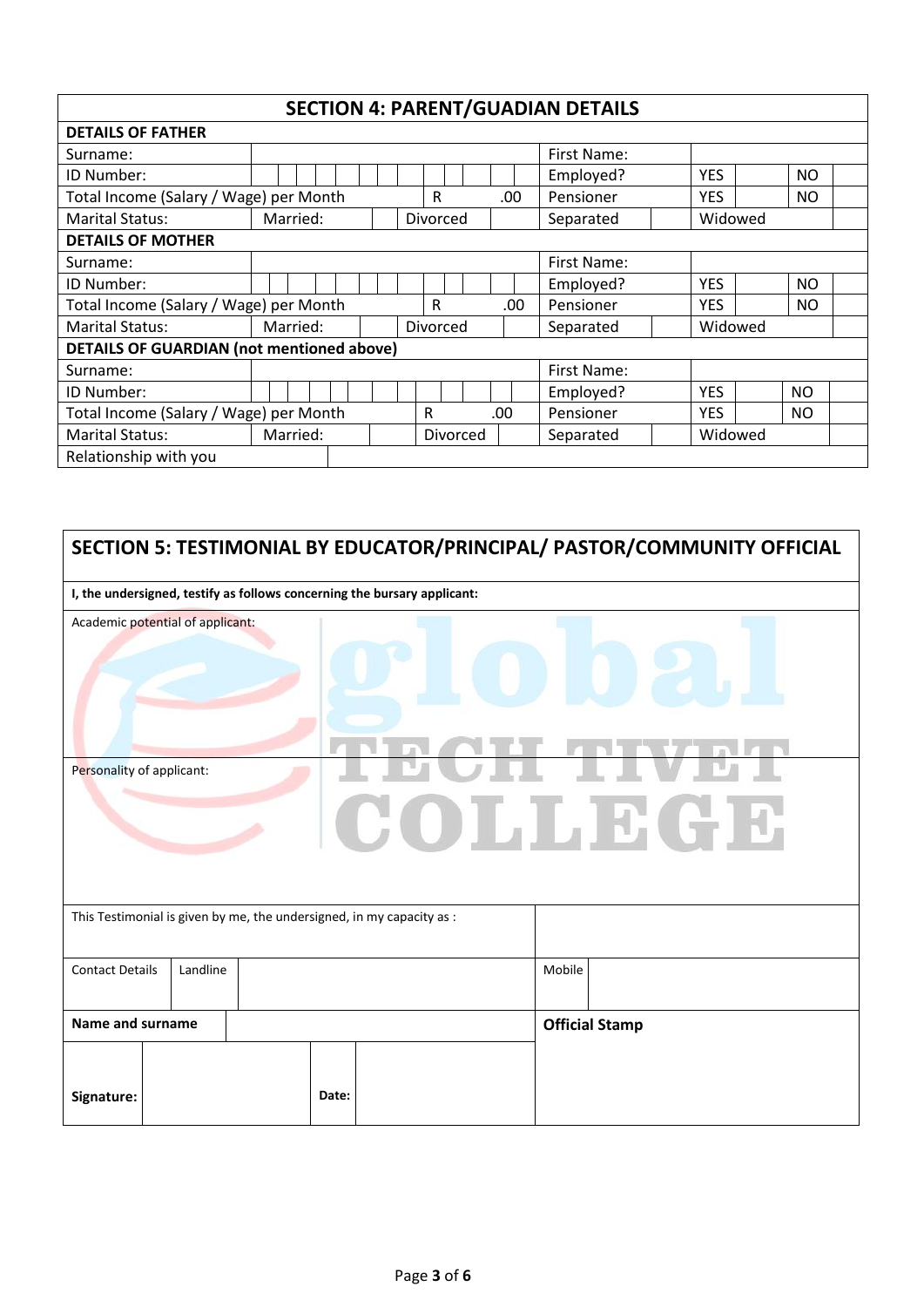#### **SECTION 6: MOTIVATION ESSAY** (*use additional pages if necessary*)

| Write an essay in your own hand and words motivating why you should be considered for a Bursary. Also indicate the kind of<br>support you would expect from a bursary programme and your life values. |
|-------------------------------------------------------------------------------------------------------------------------------------------------------------------------------------------------------|
|                                                                                                                                                                                                       |
|                                                                                                                                                                                                       |
|                                                                                                                                                                                                       |
|                                                                                                                                                                                                       |
|                                                                                                                                                                                                       |
|                                                                                                                                                                                                       |
|                                                                                                                                                                                                       |
|                                                                                                                                                                                                       |
|                                                                                                                                                                                                       |
|                                                                                                                                                                                                       |
|                                                                                                                                                                                                       |
|                                                                                                                                                                                                       |
|                                                                                                                                                                                                       |
|                                                                                                                                                                                                       |
|                                                                                                                                                                                                       |
|                                                                                                                                                                                                       |
|                                                                                                                                                                                                       |
|                                                                                                                                                                                                       |
|                                                                                                                                                                                                       |
|                                                                                                                                                                                                       |
|                                                                                                                                                                                                       |
|                                                                                                                                                                                                       |
|                                                                                                                                                                                                       |
|                                                                                                                                                                                                       |
|                                                                                                                                                                                                       |
|                                                                                                                                                                                                       |
|                                                                                                                                                                                                       |
|                                                                                                                                                                                                       |
| ULLLE <sup>1</sup><br>$\overline{1}$                                                                                                                                                                  |
|                                                                                                                                                                                                       |
|                                                                                                                                                                                                       |
|                                                                                                                                                                                                       |
|                                                                                                                                                                                                       |
|                                                                                                                                                                                                       |
|                                                                                                                                                                                                       |
|                                                                                                                                                                                                       |
|                                                                                                                                                                                                       |
|                                                                                                                                                                                                       |
|                                                                                                                                                                                                       |
|                                                                                                                                                                                                       |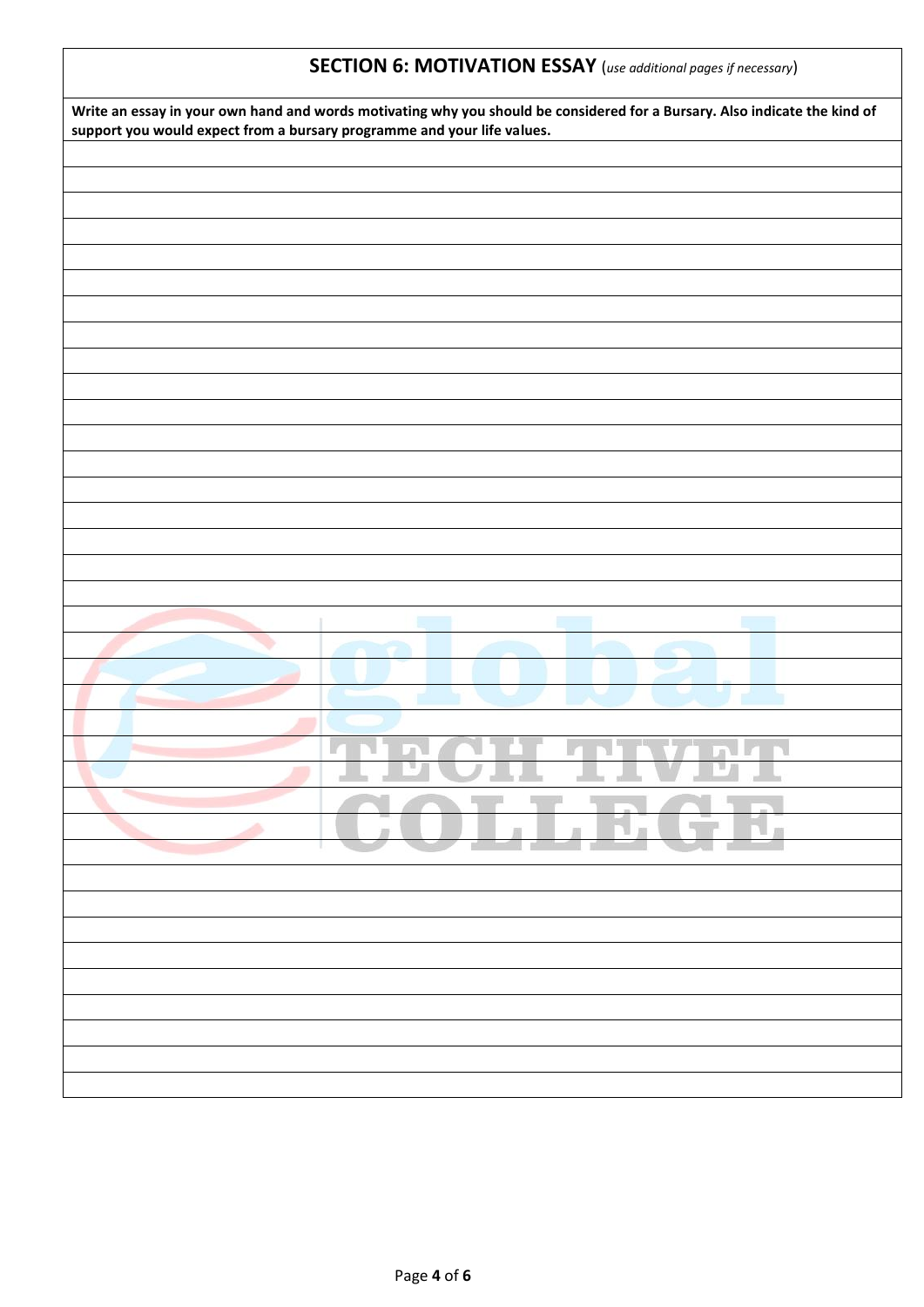|     | SECTION 7: THE FOLLOWING ARE THE PEOPLE WHOM I KNOW WHO MIGHT BENEFIT FROM |                   |               |                     |                         |  |  |  |
|-----|----------------------------------------------------------------------------|-------------------|---------------|---------------------|-------------------------|--|--|--|
|     | THIS BURSARY PROGRAMMME                                                    |                   |               |                     |                         |  |  |  |
|     | <b>SURNAME</b>                                                             | <b>FIRST NAME</b> | <b>COURSE</b> | <b>CALL CONTACT</b> | <b>WHATSAPP CONTACT</b> |  |  |  |
| 1.  |                                                                            |                   |               |                     |                         |  |  |  |
| 2.  |                                                                            |                   |               |                     |                         |  |  |  |
| 3.  |                                                                            |                   |               |                     |                         |  |  |  |
| 4.  |                                                                            |                   |               |                     |                         |  |  |  |
| 5.  |                                                                            |                   |               |                     |                         |  |  |  |
| 6.  |                                                                            |                   |               |                     |                         |  |  |  |
| 7.  |                                                                            |                   |               |                     |                         |  |  |  |
| 8.  |                                                                            |                   |               |                     |                         |  |  |  |
| 9.  |                                                                            |                   |               |                     |                         |  |  |  |
| 10. |                                                                            |                   |               |                     |                         |  |  |  |
| 11. |                                                                            |                   |               |                     |                         |  |  |  |
| 12. |                                                                            |                   |               |                     |                         |  |  |  |
| 13. |                                                                            |                   |               |                     |                         |  |  |  |
| 14. |                                                                            |                   |               |                     |                         |  |  |  |
| 15. |                                                                            |                   |               |                     |                         |  |  |  |
| 16. |                                                                            |                   |               |                     |                         |  |  |  |
| 17. |                                                                            |                   |               |                     |                         |  |  |  |
| 18. |                                                                            |                   |               |                     |                         |  |  |  |
| 19. |                                                                            | w                 |               |                     |                         |  |  |  |
| 20. |                                                                            |                   |               |                     |                         |  |  |  |

# TECH TIVET LLEGE

#### **SECTION 8: DECLARATION**

| I hereby declare that all the information given in this form and the included documents is true and accurate |  |             |  |  |  |
|--------------------------------------------------------------------------------------------------------------|--|-------------|--|--|--|
| Applicant's signature:                                                                                       |  | <b>DATE</b> |  |  |  |
| Signature of parent / guardian: _                                                                            |  | <b>DATE</b> |  |  |  |